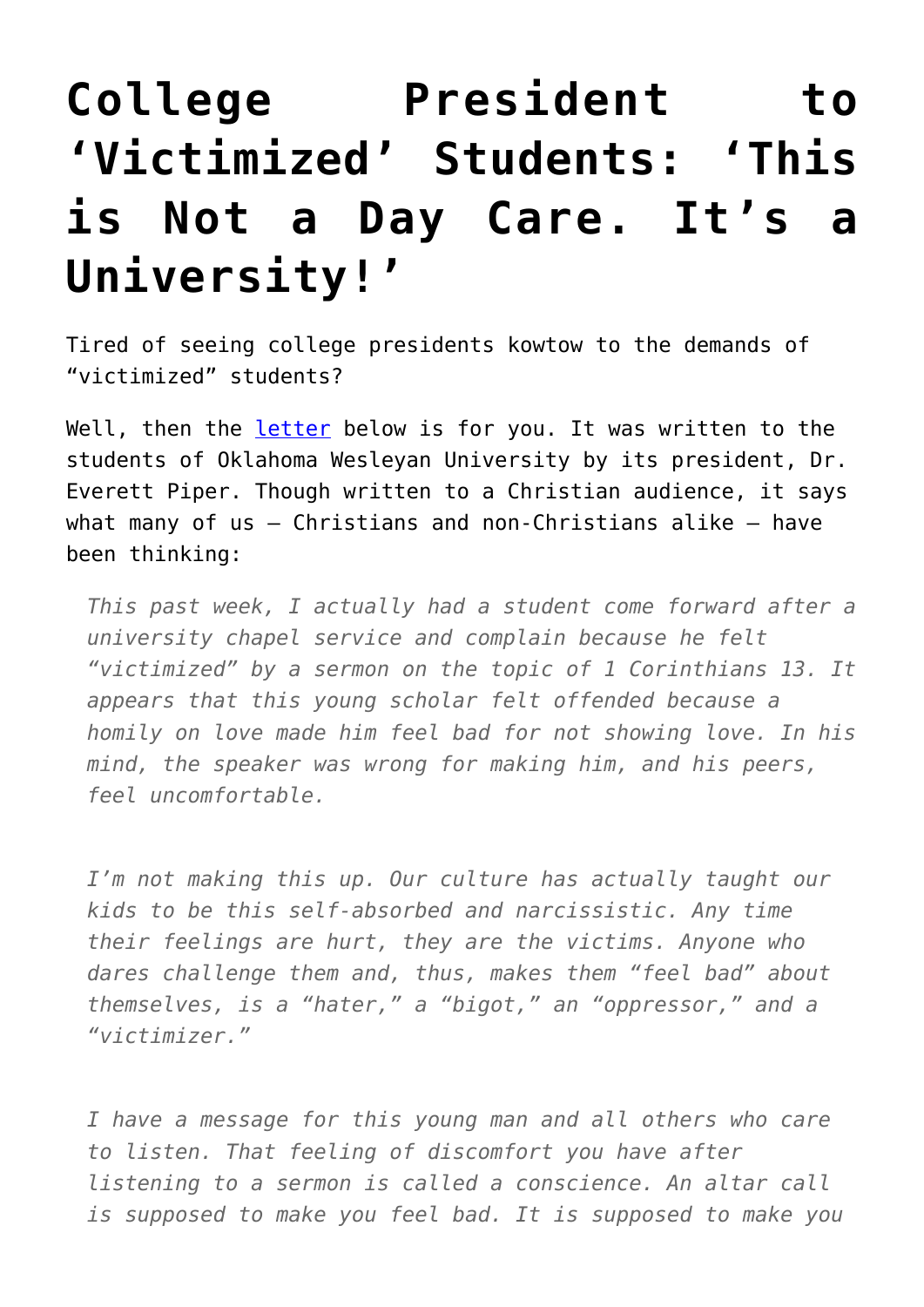*feel guilty. The goal of many a good sermon is to get you to confess your sins—not coddle you in your selfishness. The primary objective of the Church and the Christian faith is your confession, not your self-actualization.*

*So here's my advice:*

*If you want the chaplain to tell you you're a victim rather than tell you that you need virtue, this may not be the university you're looking for. If you want to complain about a sermon that makes you feel less than loving for not showing love, this might be the wrong place.*

*If you're more interested in playing the "hater" card than you are in confessing your own hate; if you want to arrogantly lecture, rather than humbly learn; if you don't want to feel guilt in your soul when you are guilty of sin; if you want to be enabled rather than confronted, there are many universities across the land (in Missouri and elsewhere) that will give you exactly what you want, but Oklahoma Wesleyan isn't one of them.*

*At OKWU, we teach you to be selfless rather than selfcentered. We are more interested in you practicing personal forgiveness than political revenge. We want you to model interpersonal reconciliation rather than foment personal conflict. We believe the content of your character is more important than the color of your skin. We don't believe that you have been victimized every time you feel guilty and we don't issue "trigger warnings" before altar calls.*

*Oklahoma Wesleyan is not a "safe place", but rather, a place to learn: to learn that life isn't about you, but about*